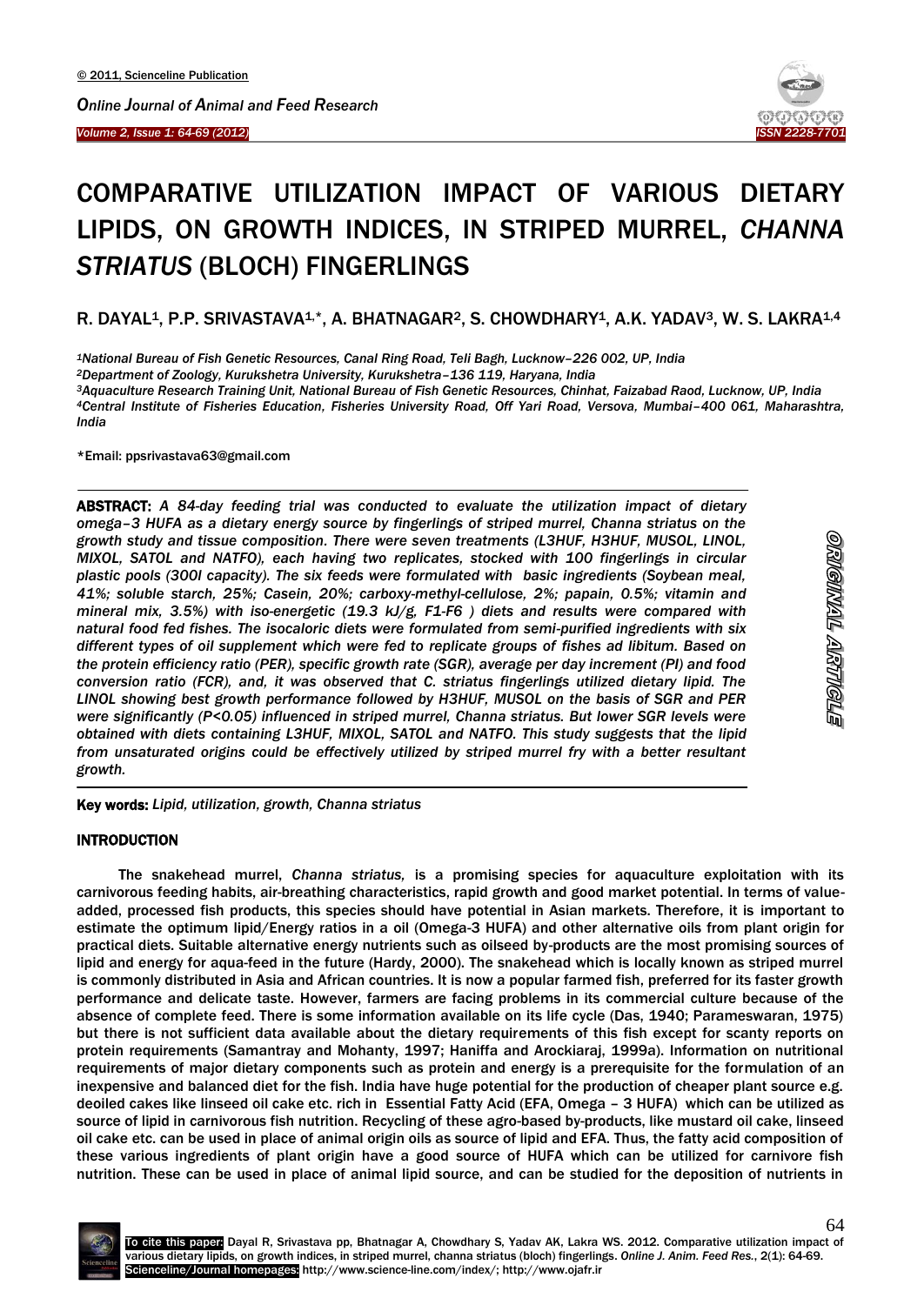terms of flesh. Sarowar et al. (2010) have studied the impacts of different diets on growth and survival of *Channa striatus* fry. Influence of dietary lipid/protein ratio requirement has been studied in *Channa striatus* (Aliyu-Paiko et al., 2010). The present study was taken up to evaluate the utilization impact of dietary lipids on the optimum growth by utilizing the various dietary lipids by the striped murrel, *C. striatus.*

## MATERIALS AND METHODS

### Experimental design

Six semi-purified experimental diets were formulated to be iso-energetic (19.3 kJ/g, F1-F6) diets. Weighed dry ingredients and some water were poured into a mixer and the resulting dough processed in a hand pelletizer to make 2 mm diameter pellets. Compounded feed pellets were dried in an oven at  $60^{\circ}$  C, packed separately and stored at -20°C until used during the feeding trial. The seven dietary treatments were designated as L3HUF, H3HUF, MUSOL, LINOL, MIXOL, SATOL AND NATFO containing lipid source @ 0.5% omega-3 fatty acid + 7.5% saturated oil; 1.0 % omega-3 fatty acid + 7.0% saturated oil; 8.0% mustard oil; 8.0% linseed oil; 4% mustard oil + 4.0% linseed oil; 8% saturated oil and natural food respectively. Table 1 gives the summary of ingredients used in the formulation of experimental diets and proximate composition of all dietary treatments.

| Table $1$ - Ingredients composition ( $w/w$ ) of feeds for <i>Channa striatus</i>                                                                                                                      |              |              |              |              |                          |              |              |  |
|--------------------------------------------------------------------------------------------------------------------------------------------------------------------------------------------------------|--------------|--------------|--------------|--------------|--------------------------|--------------|--------------|--|
| <b>Ingredients</b>                                                                                                                                                                                     | F1           | $F-2$        | F3           | F-4          | F-5                      | F-6          | F-7          |  |
|                                                                                                                                                                                                        | <b>L3HUF</b> | <b>H3HUF</b> | <b>MUSOL</b> | <b>LINOL</b> | <b>MIXOL</b>             | <b>SATOL</b> | <b>NATFO</b> |  |
| Soybean meal                                                                                                                                                                                           | 41.0         | 41.0         | 41.0         | 41.0         | 41.0                     | 41.0         |              |  |
| <b>Starch Soluble</b>                                                                                                                                                                                  | 25.0         | 25.0         | 25.0         | 25.0         | 25.0                     | 25.0         |              |  |
| Casein                                                                                                                                                                                                 | 20.0         | 20.0         | 20.0         | 20.0         | 20.0                     | 20.0         |              |  |
| <b>Carboxy Methyl</b><br><b>Cellulose</b>                                                                                                                                                              | 2.0          | 2.0          | 2.0          | 2.0          | 2.0                      | 2.0          |              |  |
| Papain                                                                                                                                                                                                 | 0.5          | 0.5          | 0.5          | 0.5          | 0.5                      | 0.5          |              |  |
| Vitamin & Mineral Mix.                                                                                                                                                                                 | 3.5          | 3.5          | 3.5          | 3.5          | 3.5                      | 3.5          |              |  |
| Omega-3 HUFA                                                                                                                                                                                           | 0.5          | 1.0          |              |              | $\overline{\phantom{a}}$ |              |              |  |
| <b>Saturated Oil</b>                                                                                                                                                                                   | 7.5          | 7.0          |              |              |                          | 8.0          |              |  |
| <b>Mustard Oil</b>                                                                                                                                                                                     |              |              | 8.0          |              | 4.0                      |              |              |  |
| <b>Linseed Oil</b>                                                                                                                                                                                     |              |              |              | 8.0          | 4.0                      |              |              |  |
| Live Fish/Natural Food                                                                                                                                                                                 |              |              |              |              |                          |              | 100.0        |  |
| L3HUF = Low Omega-3 HUFA; H3HUF = High Omega-3 HUFA; MUSOL = Mustard Oil; LINOL = Linseed Oil; MIXOL = Mixed Oil (Mustard Oil;<br>Linseed Oil: $1:1 w/w$ ; SATOL = Saturated Oil; NATFO = Natural Food |              |              |              |              |                          |              |              |  |

#### Fish rearing and feeding trials

*Channa striatus* fry were hatchery bred at NBFGR, Lucknow and shifted to the wet laboratory in air-blower aerated, 300 l capacity plastic pools with two-thirds filled with water and covered with plastic covers. Fishes were acclimated to laboratory conditions in a 1000 l capacity FRP tank, feeding on post-larval crumbled pellets containing a minimum of 450 g per kg crude protein for one week. Fry (mean initial weight 0.54  $\pm$  0.02 to 0.54  $\pm$ 0.03g) were randomly distributed into each of 14 plastic pools containing about 200 l of water. The fishes were fed twice a day at 1000 and 1700 hours *ad libitum* per day. Fish were weighed every 4 wk to determine the weight gain ratio for each plastic pool. The weighing of fish during and on termination of the experimentation was done as determines by Hasan et al. (1989). All pools were covered with plastic perforated covers throughout the experiment, to prevent fish from jumping out. Culture pools were cleaned every week and about half the water in the system changed to reduce the nitrogenous waste accumulated. Fishes were weighed individually at the beginning and end of the experiment, whereas batch weighing per tank was carried out once every 2 weeks to monitor growth performance alongside measuring feed consumption. At the end of the experiment after 12 weeks, surviving fish were randomly grouped into three per tank and used to determine body indices, intestinal lipase activity and carcass proximate composition.

Specific growth rate {[(log<sup>e</sup> final body weight-log<sup>e</sup> initial body weight)/time] x 100}, food conversion ratio (dry food intake/live weight gain), protein efficiency ratio (live weight gain/protein intake), average daily gain (growth/experiment duration), survival rate [(initial no. of fish/final no. fish) x 100] and weight gain (%) {[(final weight - initial weight)/initial weight] x 100}. Variations in weight gain (%), SGR, FCR, PER after feeding of the test diets were analyzed by one-way ANOVA and Tukey's multiple range test and their mean differences by least significant differences (LSD).

## RESULTS

During the feeding trial, the fish readily accepted the diets, and survival rates were 65% to 95%. The growth responses under different treatments are given in Table 2. Initial body weight of the various dietary groups did not

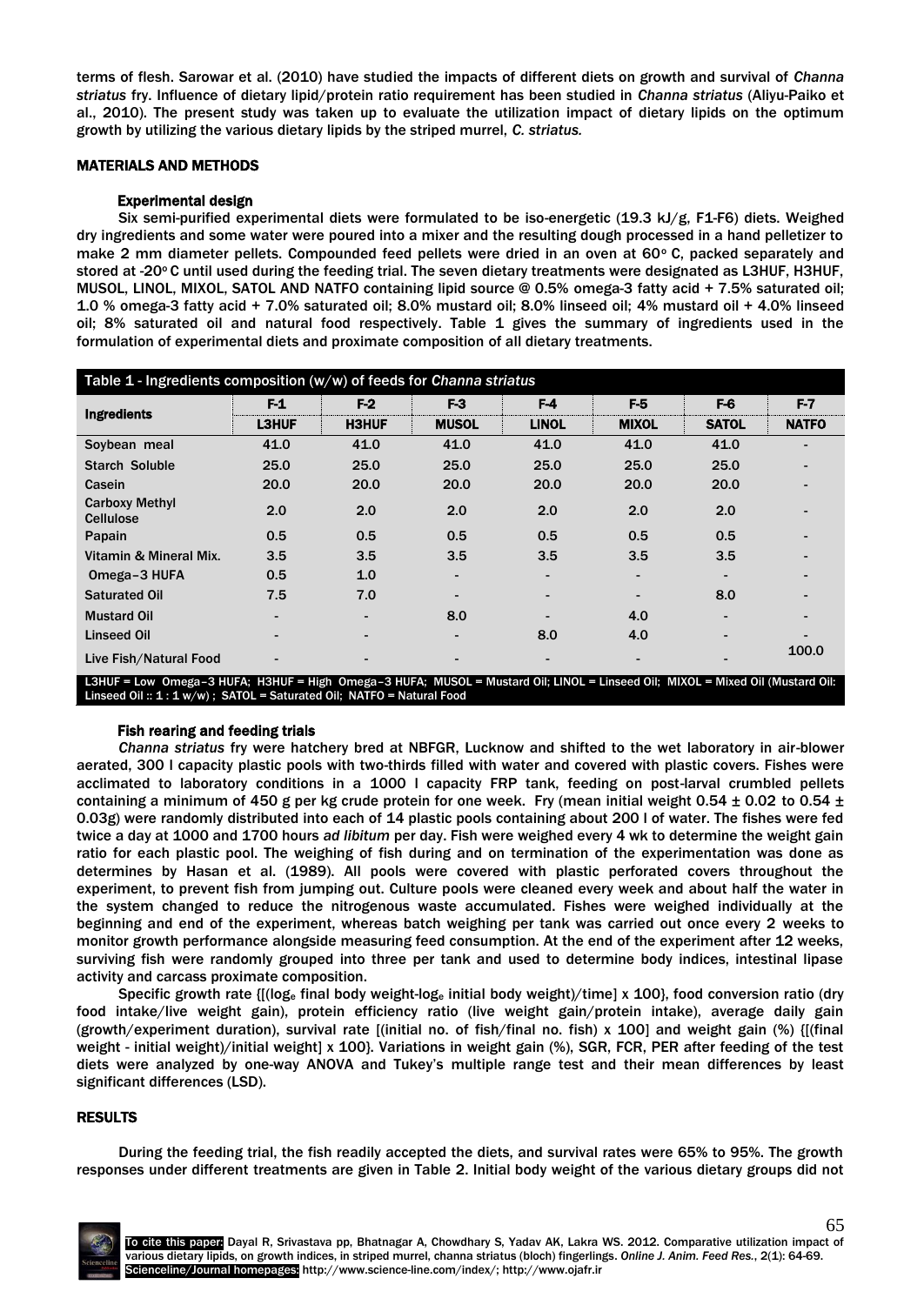vary significantly, but the performances were significantly different (P<0.05) in terms of weight gain, SGR, FCR, PER, PI and survival %. The weight gain was significantly different in LINOL, MUSOL and H3HUF (P<0.05) from the NATFO, SATOL and MIXOL. The specific growth rate (SGR) ranged between 5.38 to 7.52 %/day. There was no significant interaction between FCR and lipid contents and was not significantly different (P<0.05). The Protein efficiency ratio (PER) ranged between  $1.02 \pm 0.03$  to  $1.83 \pm 0.07$ . The PER was significantly higher in LINOL (P<0.05) followed by MUSOL and L3HUF.

Table 2 - Initial and final weights and lengths, weight gain and percent weight gain of the *C. striatus* fingerling of different treatments during 84 days experimental period

| Feed                                                                                                                                                | In length<br>(cm) | Fn length<br>(cm)            | In weight<br>(g) | Fn weight<br>(g)           | length<br>gain<br>(cm) | Length<br>gain<br>% | <b>Weight</b><br>gain<br>(g) | Weight<br>Gain<br>% |
|-----------------------------------------------------------------------------------------------------------------------------------------------------|-------------------|------------------------------|------------------|----------------------------|------------------------|---------------------|------------------------------|---------------------|
| F1 (L3HUF)                                                                                                                                          | $4.2 + 0.1$       | $10.30 + 0.10b$              | $0.54 + 0.03$    | $5.85 + 0.05$ c,d          | 6.1                    | 145.2               | 5.31                         | 983.3 <sup>b</sup>  |
| F2 (H3HUF)                                                                                                                                          | $4.2 + 0.1$       | 11.85+0.05 <sup>a</sup>      | $0.54 + 0.02$    | $6.24 + 0.09b$             | 7.65                   | 182.1               | 5.70                         | 1055.5c             |
| F3 (MUSOL)                                                                                                                                          | $4.2 + 0.1$       | $10.45 + 0.45$ <sup>b</sup>  | $0.54 + 0.03$    | $5.95 + 0.05c$             | 6.25                   | 148.8               | 5.41                         | 1001.8c             |
| F4 (LINOL)                                                                                                                                          | $4.2 + 0.1$       | $12.15 + 0.15$ <sup>a</sup>  | $0.54 + 0.03$    | $6.86 + 0.03$ <sup>a</sup> | 7.95                   | 189.2               | 6.31                         | 1170.3c             |
| F5 (MIXOL)                                                                                                                                          | $4.2 + 0.1$       | $9.80 + 0.10b$               | 0.540.03         | 5.74+0.04d,e               | 5.60                   | 133.3               | 5.20                         | 962.9 <sup>b</sup>  |
| F6 (SATOL)                                                                                                                                          | $4.2 + 0.1$       | $9.75 + 0.15$ <sub>b,c</sub> | $0.54 + 0.02$    | $5.57 + 0.02e$             | 5.55                   | 132.1               | 5.03                         | 931.4 <sup>b</sup>  |
| F7 (NATFO)                                                                                                                                          | $4.2 + 0.1$       | $9.10 + 0.10$                | $0.54 + 0.02$    | $5.06 + 0.03$ <sup>f</sup> | 4.90                   | 116.6               | 4.52                         | 837.0 <sup>a</sup>  |
| Means in a given column having the same letter superscript are not significantly different at (p < 0.05) by ANOVA and Duncan multiple range<br>test |                   |                              |                  |                            |                        |                     |                              |                     |

Table 3 - Average initial and final weight, specific growth rate (SGR), food conversion ratio (FCR), protein efficiency ratio (PER), per day increment (PI) and survival rate (%) of *C. striatus* fingerlings fed various experimental diets for 84 days

| CAPCITITION OF OUR OLD USE OF GUYS                                                                                                         |                  |                            |                   |            |                            |            |                        |  |  |
|--------------------------------------------------------------------------------------------------------------------------------------------|------------------|----------------------------|-------------------|------------|----------------------------|------------|------------------------|--|--|
| Feed                                                                                                                                       | In weight<br>(g) | Fn weight<br>(g)           | $%$ of<br>SGR/day | <b>FCR</b> | <b>PER</b>                 | PI<br>(mg) | <b>Survival</b><br>(%) |  |  |
| F1 (L3HUF)                                                                                                                                 | $0.54 + 0.03$    | $5.85 + 0.05$ c,d          | 6.32              | 2.46       | $1.42 + 0.04b$             | 63.21      | 48 <sup>b</sup>        |  |  |
| F2 (H3HUF)                                                                                                                                 | $0.54 + 0.02$    | $6.24 + 0.09b$             | 6.78              | 2.48       | $1.55 + 0.09c$             | 67.85      | 54c                    |  |  |
| F3 (MUSOL)                                                                                                                                 | $0.54 + 0.03$    | $5.95 + 0.05c$             | 6.44              | 2.56       | $1.83 + 0.07$ d            | 64.40      | 59 <sub>c,d</sub>      |  |  |
| F4 (LINOL)                                                                                                                                 | $0.54 + 0.03$    | $6.86 + 0.03a$             | 7.52              | 2.35       | $1.34 + 0.03b$             | 75.23      | 62 <sup>d</sup>        |  |  |
| F5 (MIXOL)                                                                                                                                 | $0.54 + 0.03$    | 5.74+0.04d,e               | 6.19              | 2.53       | $1.07 + 0.02a$             | 61.90      | 45 <sup>b</sup>        |  |  |
| F6 (SATOL)                                                                                                                                 | $0.54 + 0.02$    | $5.57 + 0.02e$             | 5.98              | 2.55       | $1.11+0.01a$               | 59.88      | 43 <sup>b</sup>        |  |  |
| F7 (NATFO)                                                                                                                                 | $0.54 + 0.02$    | $5.06 + 0.03$ <sup>f</sup> | 5.38              | 2.54       | $1.02 + 0.03$ <sup>a</sup> | 53.80      | 40 <sup>a</sup>        |  |  |
| Means in a given column having the same letter superscript are not significantly different at (p <0.05) by ANOVA and Duncan multiple range |                  |                            |                   |            |                            |            |                        |  |  |
| test                                                                                                                                       |                  |                            |                   |            |                            |            |                        |  |  |

## **DISCUSSION**

Fish in general utilize dietary lipid poorly. For instance, Furuichi and Yone (1980) noted depressed growth and feeding efficiency in red sea bream, *Pagrus major*, and common carp, *Cyprinus carpio* fed diets with high carbohydrate and low lipid contents. The optimum level of dietary nutrients should enhanced maximum growth and feed efficiency (Shiau, 1997) and so the decrease weight gain and the specific growth rate may due to higher energy content and high carbohydrate content in the diets (Page and Andrews, 1973; Daniels and Robinson 1986). An inverse relationship between growth and dietary energy was reported by Daniels and Robinson (1986) in juvenile red drum, *Sciaenops ocellatus*. Dietary carbohydrate levels of 12% and 20% are recommended for trout (Phillips et al., 1948) and Chinook salmon (Bubler and Halver, 1961), respectively. Habib et al., (1994) demonstrated that 30% carbohydrate level and low protein levels were well suited for silver barb, *Puntius gonionotus,* and 35% carbohydrates with low protein was well suited for *Heteropneustes fossilis* (Akand et al., 1991). Mollah and Allam (1990) reported that 15%-20% carbohydrate level was well suited for *Clarias batrachus.* In terms of protein efficiency ratio (PER), the protein is responsible for large part of the cost of most prepared feeds. The expensive protein fraction should therefore be optimally utilized for protein synthesis rather than for energy by the fish. Knowledge of the optimal level of protein and protein-sparing effects of non-protein nutrients such as lipids and carbohydrate can be used effectively in reducing feed costs (Shiau, 1997). Our PER value is comparable with the values of Daniels and Robinson (1986). Lin et al. (1997) reported that better SGR may have partly resulted from better carbohydrate and lipid utilization by snakehead fingerling feeding strategy and carbohydrate source. Furthermore, snakehead fingerlings tended to be fatter indicating that they may be able to better utilize lipids for growth. The better lipid utilization by snakehead fingerlings may be related to differences of their natural diets. The snakehead is carnivorous in nature (Parameswaran, 1975) and it mainly feeds on a carnivore diet containing some carbohydrates during the fingerling stages, mainly on zooplankton (Haniffa and Arockiaraj, 1999b), which contains little digestible lipid and carbohydrates. Our SGR values are comparable with that value of De Silva et al. (1989). Although the carcass protein, carbohydrate, and lipid contents increased after feeding the test diet, there was no appreciable change in body composition of the following treatments. Deposition of high lipid contents in the fish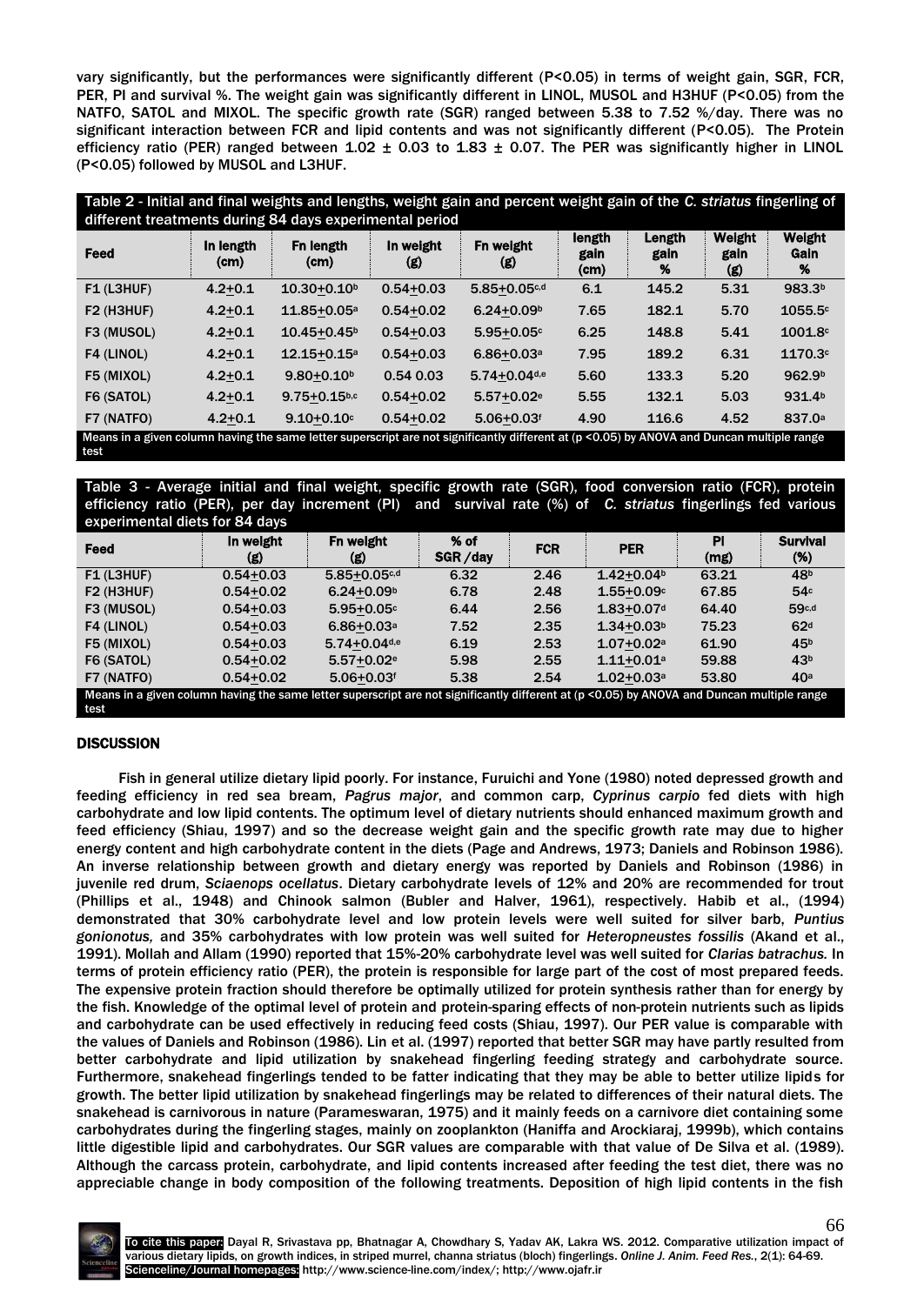fed higher amounts of lipid may be due to the availability of sufficient energy in those diets (Habib et al., 1994). Fatty carcasses of fish at higher dietary lipid and carbohydrate levels were also reported by Wee and Ng (1986). Inversely, higher amounts of dietary carbohydrate usually retard growth (Austreng et al., 1977). The requirements of dietary lipid vary among different species according to their mode and habits of feeding. The carnivorous fish, *C. striatus,* needs a low amount (12%) of dietary carbohydrate for its maximum growth, whereas Habib et al. (1994) reported a comparatively high requirement of dietary carbohydrate (30%) for maximum growth in silver barb which may be due to its herbivorous nature. Herbivorous fish can metabolize carbohydrates better than carnivorous species (Shiemeno et al., 1979; Cowey and Sargent, 1979). Lin et al. (1997) reported that the capacity to utilize different lipid sources varies among fish species. Common carp, red sea bream (Furuichi and Yone, 1982), tilapia (Anderson et al., 1984), yellow tail (Furuichi et al., 1986) and channel catfish (Wilson and Poe, 1987) grew better when fed a lipid with enriched carbohydrate diet. On the other hand, there was no significant difference in net weight gain between lipid and starch fed white sturgeon (Hung et al., 1989). According to the researchers the *Channa spp.* did not intake the purified diets (Wee and Tacon, 1982; Qin et al., 1997). The best growth performance and feed utilization was gained in LINOL H3HUF, MUSOL and L3HUF groups and the decline in growth in the NATFO and SATOL and feed utilization with increasing dietary lipid above this level was observed in present study. Similar results have been reported in turbot (Cacerez-Martinez et al., 1984; Regost et al., 2001), salmon (Silverstein et al. 1999), rainbow trout (Weatherup et al., 1997), Carp (Murai et al., 1985). However, some reports showed no effect of dietary lipid on body weight gain in juvenile turbot (Danielssen and Hjertnes, 1993) and Atlantic halibut (Berge and Storebakken, 1991). Martino et al. (2002) reported in Surubim, a carnivorous freshwater fish in Brazil, that fish weight gain increased with dietary lipid from 60 to 180 g per kg. Although many species like salmonids, sea bass or rainbow trout, where a protein sparing effect of lipids has been well demonstrated (Lee and Putnam, 1973; Watanabe, 1982; Beamish and Medland, 1986; Dias et al., 1998), an increase in dietary lipid level from 40 to 120 g per kg does not appear to improve protein utilization in grass carp with no clear protein sparing effect of dietary lipid. Peres and Oliva-Teles (1999) believed this lack of protein sparing effect by dietary lipid may be related to the high protein level of the diet and according to Dias et al. (1998), the beneficial effects of an increase of the lipid level from 100 to 180 g per kg in sea bass diets were significant only with a low protein diet, but not with a high protein diet. But in the present study, although the dietary protein content was relatively high, when lipid level was below 40 g per kg, the protein utilization increased with the lipid level. This suggests, even in high protein diets, the protein sparing effect by lipid is possible within a low upper limit. This was further proved by the lowest protein retention in the lipid-free diet group. The significant decreased lipid retention with the increased dietary lipid levels, suggest an increased proportion of lipid used for energy. This agrees with Cho and Watanabe (1985) who observed in rainbow trout, that the highest lipid diet did not promote the highest lipid retention. Peres and Oliva-Teles (1999) also reported decreasing lipid retention when dietary lipid increased from 120 to 300 g per kg ). Lipid utilization demonstrated by Akand et al. (1991) for stinging catfish, *H. fossilis,* by Hasan et al. (1989) for Asian catfish, *Clarias batrachus*, by Hasan et al. (1990) for Indian major carps and by Habib et al. (1994) for *Puntius gonionotus.* The relationship of body lipid content with protein and moisture contents is a common phenomenon in fish, and our results are comparable to those of Stansby and Olcott (1976). Based on the results of the present investigation, it is estimated that types of lipid effects on the growth performance of the fingerlings of *Channa striatus.*

## ACKNOWLEDGEMENT

Authors are grateful to the Director, NBFGR, Lucknow for providing facilities to conduct the experiments.

## **REFERENCES**

- Akand AM, Hasan MR and Habib MAB (1991). Utilization of carbohydrate and lipid as dietary energy sources by stinging catfish, *H. fossilis* (Bloch). In Fish nutrition. Research in Asia De Silva, S. (ed.). Proceedings of the Fourth Asian Fish Nutrition Workshop, Asian Fish. Soc. Spec. Publ. 5. Asian Fisheries Society, Manila, Phillipines, pp. 93-100.
- Aliyu-Paiko M, Hashim R, Alexandern Shu-Chien Chong, Yogarajah L, Abdel-Fattah M. and El-Sayed (2010). Influence of different sources and levels of dietary protein and lipid on the growth, feed efficiency, muscle composition and fatty acid profile of Snakehead *Channa striatus* (Bloch, 1793) fingerling. Aquaculture Research[, 41\(9\):](http://onlinelibrary.wiley.com/doi/10.1111/are.2010.41.issue-9/issuetoc) 1365–1376.
- Anderson J, Jackson AJ, Matty AJ and Copper BS (1984). Effects of dietary carbohydrate and fiber on the tilapia (*Oreochromis niloticus)*. Aquaculture 37: 303-314.
- Austreng E, Risa S, Edwards DJ and Hvidsten H (1977). Carbohydrate in rainbow trout diets. II. Influence of carbohydrate levels on chemical composition and feed utilization of fish from different families. Aquaculture 11: 39-50.
- Beamish FWH and Medland TE (1986). Protein sparing effects in large rainbow trout, *Salmo gairdneri.*  Aquaculture, 55: 35–42.
- Berge GM and Storebakken T (1991). Effect of dietary fat level on weight gain, digestibility, and fillet composition of Atlantic halibut. Aquaculture, 99: 331–338.

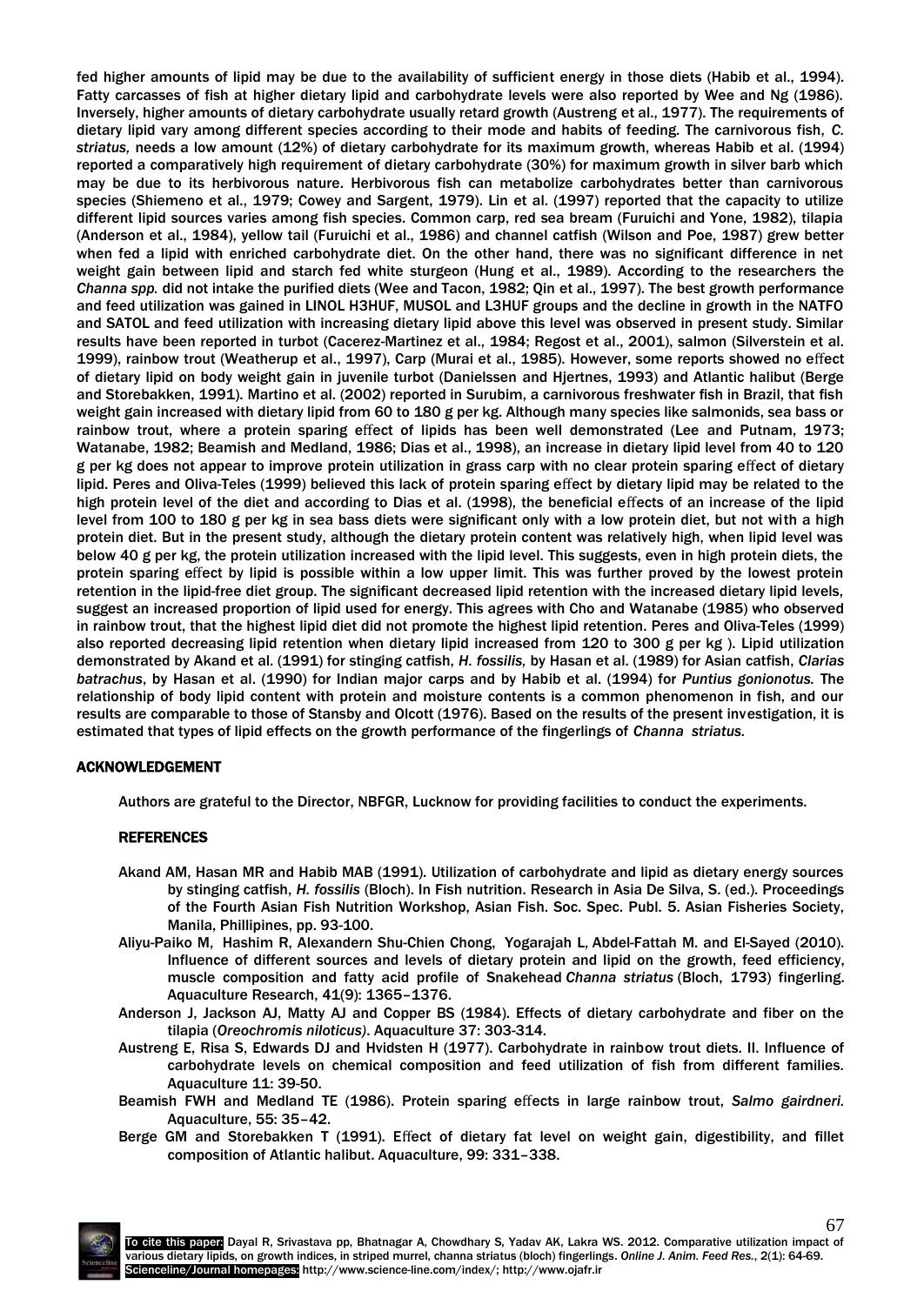- Bubler OR and Halver JE (1961). Nutrition of salmonid fishes. IX. Carbohydrate requirements of chinook salmon. J. Nutr. 74: 307-318.
- Cacerez-Martinez C, Cadena-Roa M and Metailler R (1984). Nutritional requirements of turbot (*Scophthalmus maximus*): I. A preliminary study of protein and lipid utilization. *J. World Maric. Soc.*,15: 191–202.
- Cho CY and Watanabe T (1985). Dietary energy and lipid requirements of rainbow trout (*Salmo gairdneri*) at different water temperature. *In:* Energy Metabolism of Farm Animals (Moe PV Tyrrell HF and Reynolds PJ eds), pp. 206-209. Proceedings of the 10<sup>th</sup> Symposium EAAP, Airlie, Virginia.
- Cowey CB and Sargent JR (1979). Nutrition. *In* fish physiology, Vol. 8. Hoar WS, Randall DJ, and. Brett JR eds. Academic Press, New York, pp. 1-69.
- Daniels WH and Robinson EH (1986). Protein and energy requirements of juvenile red drum *(Sciaenops ocellatus)*. Aquaculture 53: 243-252.
- Danielssen DS and Hjertnes T (1993). Effect of dietary protein levels in diets for turbot *Scophthalmus maximus*) to market size. *In*:Fish Nutrition in Practice (Kaushik SJ and Luquet P. eds), pp. 89–96. INRA Editions. Les Colloques no. 61.
- Das BK (1940). Nature and case of evolution and adaptation of the air breathing fishes (a resume). Proc. India Sci. Congr. 27(1): 1-14.
- De Silva SS, Gunesakara RM and Atapattu D (1989). Dietary protein requirement of young tilapia and evaluation of least cost dietary protein level. Aquaculture 80: 271- 284.
- Dias J, Alvarez MJ, Diez A, Arzel J, Corraze G, Bautista JM and Kaushik SJ (1998). Regulation of hepatic lipogenesis by dietary protein/energy in juvenile European seabass *Dicentrarchus labrax*). *Aquaculture*, 161: 169–186.
- Furuichi M and Yone Y (1980). Effects of dietary dextrin levels on the growth and feed efficiency, and the chemical composition of liver and dorsal muscle, and the absorption of dietary protein and dextrin in fishes. Bull. Japan. Soc. Sci. Fish. 46: 225- 229.
- Furuichi M and Yone Y (1982). Availability of carbohydrate in nutrition of carp and Red Sea bream. Bull. Jpn. Soc. Sci. Fish. 48: 945-948.
- Furuichi M, Taira H and Yone Y (1986). Availability of carbohydrate in nutrition of yellowtail. Bull. Jpn. Soc. Sci. Fish. 52: 99-102.
- Habib MAB, Hasan MR and Akand AM (1994). Dietary carbohydrate utilization by silver barb *Puntius gonionotus.* In S. S. De Silva ed. Asian Fish. Soc. Spec. Publ. Asian Fisheries Society, Manila, Phillippines. pp.57-62.
- Haniffa MA and Arockiaraj AJ (1999a). Dietary lipid requirement in the fingerlings of *Channa striatus* (Bloch) Natl. Symp. On Sustainable Development of Fisheries towards 2020 AD. Pp. 69.
- Haniffa MA and Arockiaraj AJ (1999b). Rearing of post larvae and fry a pre-requesite for commercial murrel culture. *Aquacul. Eur*. 1999, Norway. P. 83-84.
- Hardy RW (2000). New developments in aquatic feed ingredients, and potential of enzyme supplements. *In:* Avancesen Nutricion AcuicolaV.Memorias delV Simposium Internacional de Nutricion Acuicola, Merida,Yucatan, Mexico,19-22 November (ed. by L.E. Cruz-Suarez, D. Ricque-Marie, M. Tapia-Salazar, M.A. Olvera-Novoa & R. Civera-Cerecedo),pp. 216-226.
- Hasan MR, Alam MG and Islam MA (1989). Evaluation of some indigenous ingredients as dietary protein sources for the catfish (*Clarias batrachus,* Linnaeus) fry. In Aquaculture research in Asia; management techniques and nutrition. Huisman, E. A., N. Zonneveld and A. H. M. Boumans (eds.). Pudoc. Press, Wageningen, pp. 125-137.
- Hasan MR, Moniruzzaman M and Farooque AMO (1990). Evaluation of leucaena and water hyacinth leaf meal as dietary protein sources for the fry of Indian major carp, *Labeo rohita* (Hamilton). In the Second Asian Fisheries Forum. R. Hirano and I. Hanyu eds, Asian Fisheries Society, Manila, Phillippines. pp. 275-278.
- Hung SSO, Fynn-Aikins KF, Lutes PB and Xu RP (1989). Ability of juvenile white strugeon *(Acipenser transmontanus)* to utilize different carbohydrate sources. J. Nutr. 119: 727-733.
- Lee DJ and Putnam GB (1973). The response of rainbow trout to varying protein/energy ratios in a test diet. *J. Nutr*.,103: 916–922.
- Lin JH, Yibo C, Silas SOH and Shiau SY (1997). Effect of feeding strategy and carbohydrate source on carbohydrate utilization by white sturgeon (*Acipense transmontanus)* and hybrid tilapia (*Oreochromis niloticus* x *O. aureus*) Aquaculture 148: 201-211.
- Martino RC, Cyrino JEP, Portz L and Trugo LC (2002). Effect of dietary lipid level on nutritional performance of the surubim, *Pseudoplatystoma coruscans.* Aquaculture 209: 209–218.
- Mollah MFA and Alam MS (1990). Effects of different levels of dietary carbohydrate on growth and feed utilization of catfish *Clarias batrachus* L. Fry. *Indian J. Fish.* 37(3): 243-249.
- Murai T, Takeuchi T, Watanabe T and Nose T (1985). Effects of dietary protein and lipid levels on performance and carcass composition of fingerling carp. Bull. Jpn. Soc. Sci. Fish.,51: 605–608.
- Page JW and Andrews JW (1973). Interactions of dietary levels of protein and energy on channel catfish (*Ictalurus punctatus*). J. Nutr. 103: 139-149.